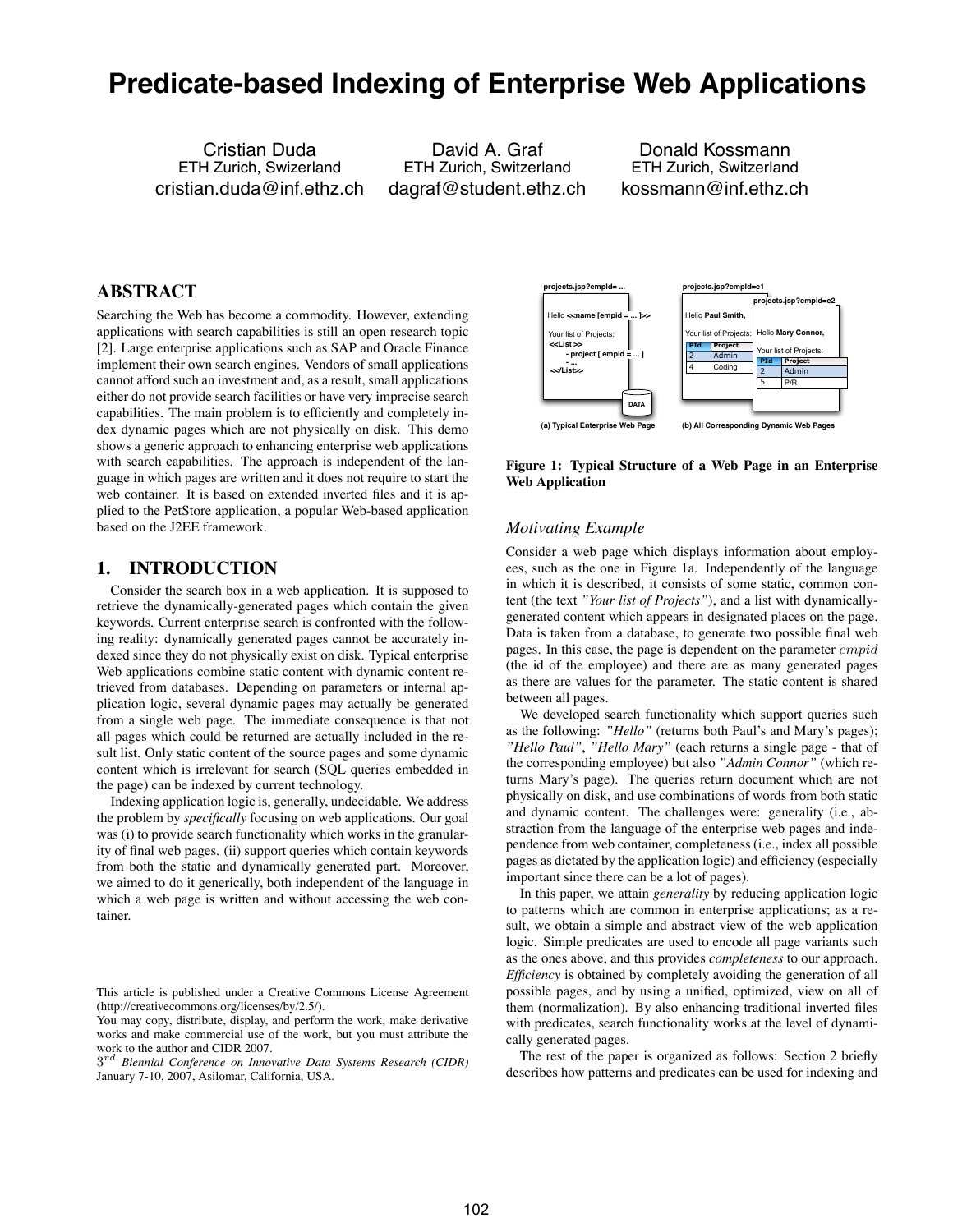*(a) Dynamic Page:* Hello *<*out expr="doc (...)/ empl[emp id=\$emp id]/Name"*<*/out*> (b) Instance 1:* Hello *<*out*>*Paul Smith*<*/out*>*

*(c) Instance 2:* Hello *<*out*>*Mary Connor*<*/out*>*

#### **Figure 2: The "Output" pattern**

searching enterprise applications. Section 3 describes the patterns encountered in dynamic enterprise applications. Section 4 applies our preliminary framework to the Java Pet Store application. Section 6 draws conclusions and summarizes ongoing and future work.

# **2. PREDICATE-BASED INDEXING OF ENTERPRISE APPLICATION DATA**

As mentioned in Section 1, indexing application logic is an unresolved problem. Our solution is to explicitly focus on the application logic of enterprise web applications and to find a modality to abstract it, by still being able to index its effect. We present a framework capable of achieving this goal.

### **2.1 Patterns**

The key to solving the above-mentioned problem is the following observation: there are only a few common patterns exhibited by the application logic. Each pattern specifies a way in which dynamic content and data can be placed on the generated pages. As an example, a page can contain lists of values taken from a database, or alternative parts of content depending on a parameter. As an example, the two patterns of the page in Figure 1 are a simple *Output* of a name and a *List* of projects, both dependent on the value of the *empId* parameter. Figure 2a describes how a dynamic web page can abstractly represent an element associated to the *Output* pattern. For each possible value of the parameter *emp id*, there will be a final page which contains the name of the employee with the id *emp id*. In this abstract notation, we express the output expression as an XPath expression. This abstract representation of a page is one key to achieving generality.

The importance of patterns can be summarized as follows: by using patterns we abstract away from the actual language used to define the web page (e.g., JSP, PHP). There are more patterns used in the construction of web pages (e.g., *If*, *List*, *Placeholder*) and they will be categorized in Section 3. This can be considered a model-driven approach to building web sites [1], an approach taken for example by WebRatio [8]. In particular, in choosing these patterns, we were also inspired by the elements of the Java Standard Tag Library [5] - an attempt to the encapsulate application logic of web pages in reusable tag libraries.

#### **2.2 Instances**

Each pattern specifies a way in which dynamic content and data can be placed on the page. A pattern affects a specific part of a dynamic web page, and specifies all the possibilities in which the affected content (a part of a page) can appear on a result page. We will call **Instance** each possibility to generate content, as dictated by a pattern.

For example, the *Output* pattern specifies two instances: one for each possible value of its parameter (*emp\_id*) - represented in Figure 2b and 2c . An instance contains the common content of the page (the text *Hello*) and the specific content of the instance (the name of each employee, as described by the result of the XPath expression). The instances of the *List* pattern are also two (i.e., the *<*select pred="\$emp id=1"*> <*out*>*Paul Smith*<*/out*> <*/select*> <*select pred="\$emp id=2"*> <*out*>*Mary Connor*<*/out*> <*/select*>*

#### **Figure 3: Normalized View of the "Output" Instances(Figure 2)**

list of Projects of each employee). The *List* pattern is presented in Section 3.2.

The notion of Instances can be used to determine all possible pages which could be generated from an enterprise web page. The set of all pages is the cross-product of the instances depending on each value of each parameter . Note that instances are used only conceptually: we never explicitely generate all pages resulted from a dynamic enterprise web page.

#### **2.3 Normalization**

As mentioned before, indexing enterprise web applications must be done in terms of the generated pages. An important mention is that the set of all generated pages is the cross-product of all possible instances.

It is inefficient to index all instances by explicitly generating them since the number of instances can explode. For *efficiency* in terms of indexing space, we separate the common content, which we index once, and the variable content, which we index separately. In case of the web application in Figure 1, the static content of the page is the common part, while all possible names of persons and all possible the lists of projects constitute the variable part, which differentiates instances between them.

Based on this observation, we can build a unified, *N*ormalized View, of the instances intended from such enterprise data. Figure 3 shows the Normalized view for the example of Figure 1. It includes common content once, and all possibilities of variable content. In order to mark the fact that a certain part of content belongs to a certain pattern and to a certain instance for that pattern occurrence, we associate a simple *predicate* to each variable content. The common content has the implicit predicate true. In Figure 3, predicates are encoded using XML elements select. They contain a variable name associated to the parameter, and a key; each key corresponds to a possible value for the parameter. Therefore, the Normalized View enhances the original data with predicates and the two possible instances are uniquely identified by the predicates  $$emp_id = 1$ and $temp_id = 2$, respectively.$ 

Because of the above-mentioned properties, the Normalized View can be used to infer all instances of a given page. Therefore, to generate an instance, it is enough to apply on the normalized view the predicate which characterizes the instance, and select only the specific content from the normalized view which matches the predicate. Common content, with an implicit predicate *true*, will therefore be included in all instances.

### **2.4 Enhanced Inverted Files**

The idea of Normalized View immediately reflects on *Indexing*: We apply a simple and powerful modification of traditional inverted files: i.e., we add a new column which specifies the predicate with which the content of that specific keyword is marked, as displayed in Figure 4. Common content is marked with the predicate true. Furthermore, if a keyword depends on more parameters, the Predicate is a conjunction of simple predicates. If a keyword appears in more instances, several entries are mentioned for it, as for the keyword *Admin* which appears in both instances  $\frac{\text{Im }p \cdot id}{\text{Im }q} = 1$  and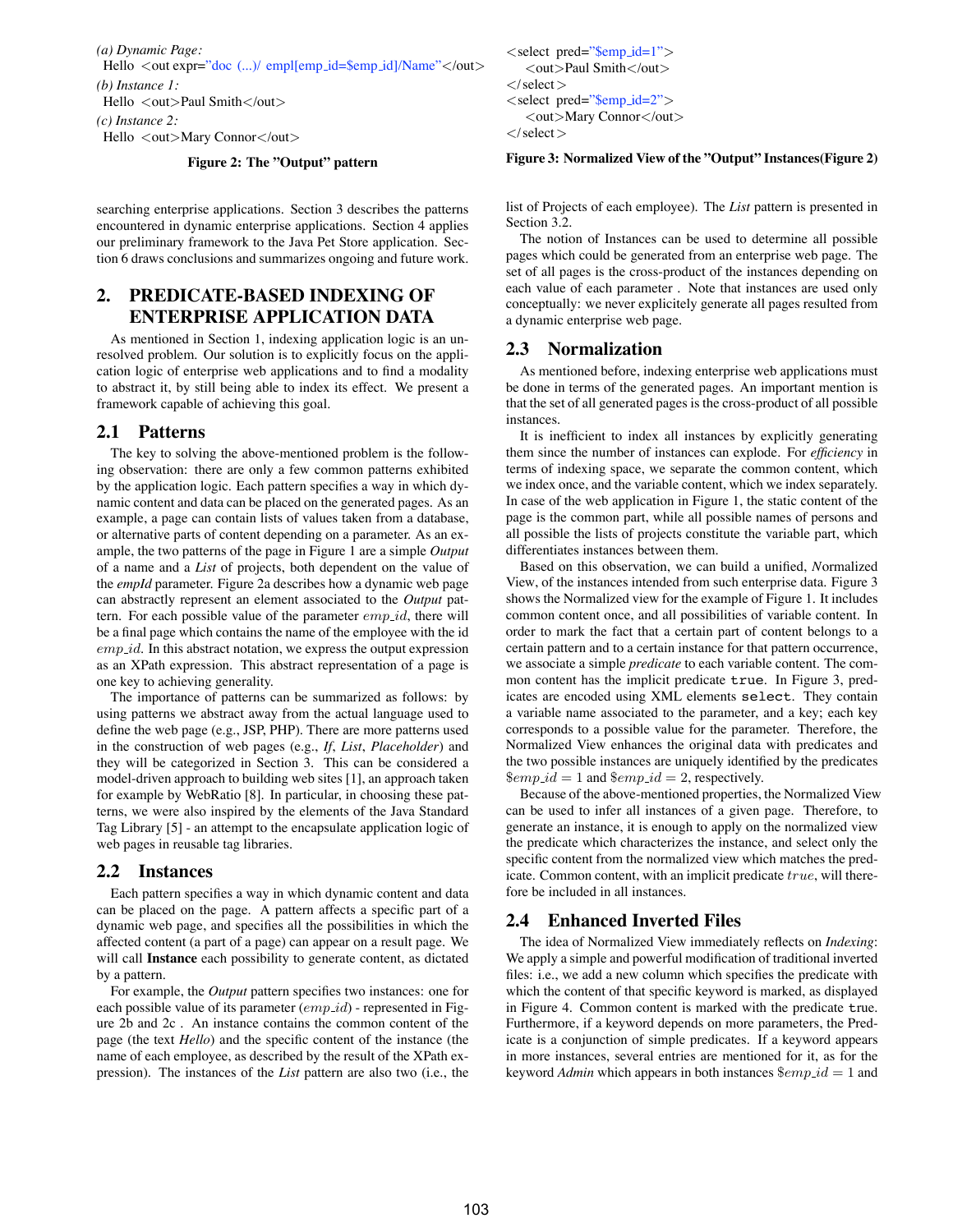| DocId   | Keyword | Predicate                       |
|---------|---------|---------------------------------|
| $d_1$   | Hello   | true                            |
| $d_1$   | Paul    | $\text{\textsterling}\exp_id=1$ |
| $d_1$   | Smith   | $\text{\textsterling}\exp_id=1$ |
| $d_1$   | Mary    | $\text{\textsterling}\exp_id=2$ |
| $d_1$   | Connor  | $\text{\textsterling}\exp_id=2$ |
| $d_1$   | Admin   | $\text{\textsterling}\exp_id=1$ |
| $d_{1}$ | Admin   | $\overline{\$emp_id=2$}$        |

**Figure 4: Portion of the Enhanced Inverted File for Web Page in Figure 1**

 $\text{\$emp_id = 2$.}$  Query processing will also be adapted to take into account the modification of the index format. It is relevant to mention that also position and count information can be encoded, but are not included here for reasons of space. Their overhead on index size and performance is however very reasonable.

## **2.5 Search**

Traditionally, keyword search is performed by retrieving the individual "posting" lists for each keyword in the query, and subsequently merging them. Still faithful to this technique, the enhanced model must also merge the predicates associated to the postings corresponding to the same document. The effect is that results are returned as a pair *< doc, predicate >* (i.e., in the granularity of the instances). As an example, the query for *"Connor Admin*" will merge the lists:  $\left(\langle d_1, \text{lim } p \cdot id \right) = 1$  > and  $( $d1$ ,  $\$emp_id = 2 > ,  $d1$ ,  $\$emp_id = 2 > ,$  and return$$  $( $d_1$ , *6emp_id* = 2) as a result. We use a version of a special$ sweep-line algorithm for merging inverted lists. The above techniques can be applied to all of the specified patterns that will be described in Section 3.

This section presented a generic framework for indexing application data. More details, including algorithms for Normalization, Indexing and Query Processing can be found in [3].

# **3. PATTERNS IN ENTERPRISE WEB AP-PLICATIONS**

We describe the few basic patterns we identified in web applications. A very high percentage of the observed applications use *only* these patterns. We describe a single scenario for each pattern, and mention the further possible scenarios which it can also covers. First, however, we describe the conventions used to specify the patterns:

### *Content Descriptors*

In order to abstractly describe the content of an enterprise web page and in order to be able to specify possible pattern occurrences, we use a language-independent format. A file written in this format is called a content descriptor. The format contains typical elements of dynamic web pages. The use of content descriptors does not restrict generality of the approach, it is however necessary in order to easily refer to elements of the page which exhibit a certain pattern, and to ignore parts of the page which do not contribute to the search result. In future, we intend to apply the pattern-based approach directly to the XML representation of JSP pages.

### *Datasources*

In the enterprise world, we have access both to the content files and to the data used to generate dynamic content. The dynamic part of a web page (written in a language such as JSP or PHP), also describes data access. As a convention, we use XPath and XQuery expressions for this purpose. This brings maximum decoupling from the data model, and is especially sustained by the fact that commercial databases such as Oracle and DB2 can provide an XML-View of any relational table, and allow XML-SQL queries to be performed on mixed content.

### *Parameters*

Application logic might be dependent on parameters. Each value of a parameter creates another possibility to generate the existing page. For each parameter, its name and its domain must be known and declared in the content file. In the following example, the content file contains one parameter with the name *category id*. The domain of this parameter is loaded from an XML file, using an XPath or XQuery expression, as explained in Section 3. *<*params*>*

*<*param name="category id"

domain="doc('petStoreData.xml ')// Category/@id"/*> <*/params*>*

This way to specify parameters provides another level of abstraction as what regards the method used to transmit parameters to the web page. The method (in particular *GET* or *POST*) is abstracted away and actually irrelevant for the indexing and for the search process.

### *Rules*

The content descriptor encodes an abstract version of usual application logic. In order to enable the search functionality, it is necessary to specify where patterns occur in the abstract representation. Therefore, we use a special notation which marks specific elements as carrying the behaviour of certain patterns, independently of the language of the dynamic web page. As explained above, using a content descriptor does not reduce generality. This could be applied to any XML-representation of a web page which follows the specified guidelines for the content descriptor. In particular, we plan to adapt the framework to an XML-version of the JSP language. Rule examples can be found in Section 3. From a usablity perspective, it is very likely that in future rules will be automatically generated by development tools, such as [8], a model-driven web development tool.

Here are the patterns we identified in enterprise web applications:

# **3.1 "If"**

### *Description:*

This pattern is useful to describe that parts of dynamic web pages which appear only depending on the value of one parameter. In the following document, the *if* element contains content that is dependent on the parameter *category id*. The rule identifies matching elements (i.e., all *if* elements in the content descriptor). The variable *m* will be associated to each one of these elements. Conditional branches are indentified by the *case* subelements for each value of *m*, and the conditions as defined in the *cond* subelements of each *case* (associated to the variable *c*). In our case, there is a separate instance for each value of the parameter *category id*.

Extensions of this pattern can describe *multiple choice*, *alternatives* (e.g., drop boxes), *try/catch* blocks, all implemented by our approach.

### *Content Descriptor:*

*<*if*>*

```
<case cond="$category id==FISH">
       The param category id is FISH
   </case>
   <case cond="$category id==BIRDS">
       The param category id is BIRDS
   </case>
</if>
```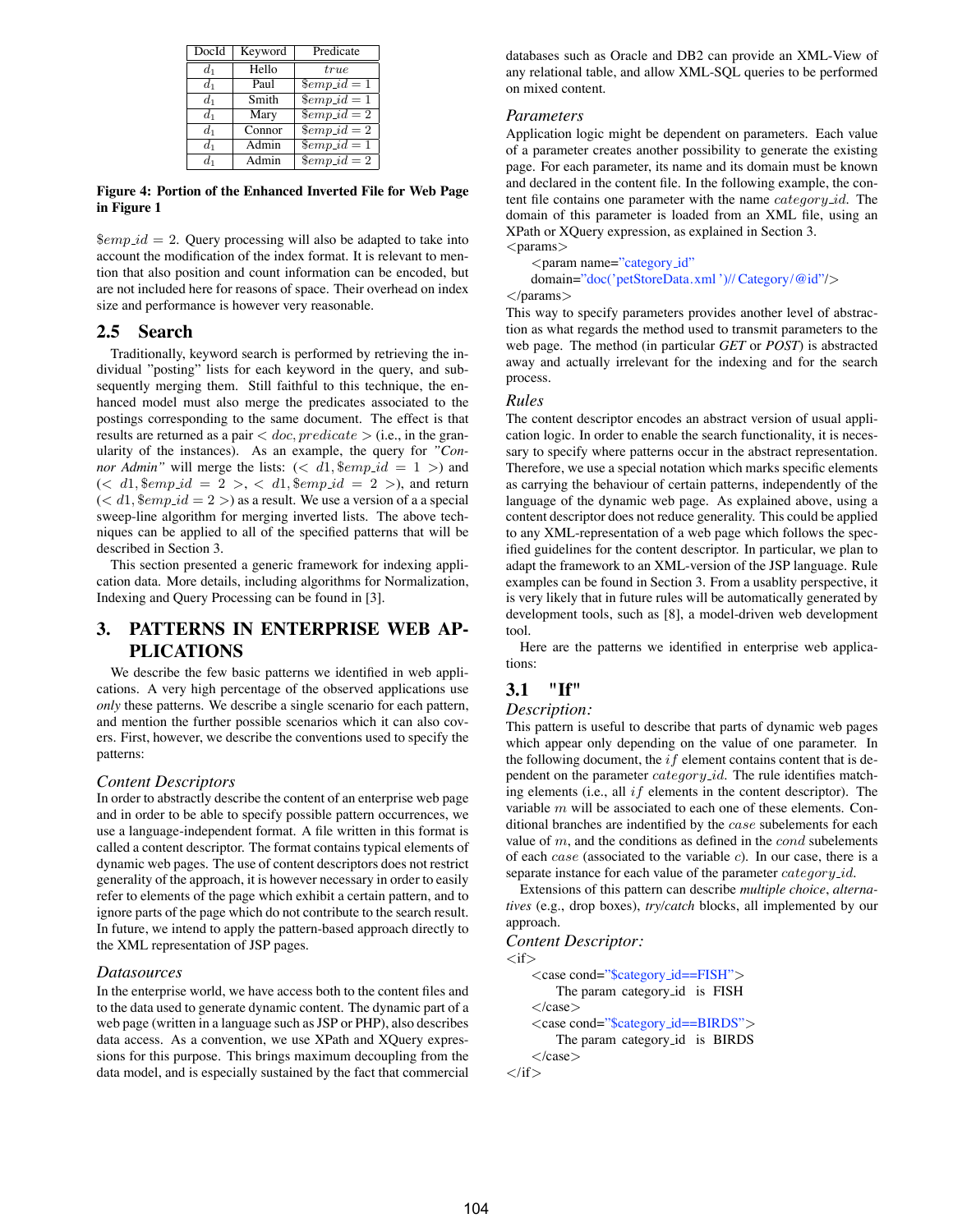# *Rule:*

*<*if match="// if " cases="\$m/case" condition="\$c/@cond"/*>*

#### *Instance1:*

*<*case cond="\$category id==FISH"*>* The param category id is FISH *<*/case*>*

# *Instance2:*

*<*case cond="\$category id==BIRDS"*>* The param category id is BIRDS *<*/case*>*

## **3.2 "List"**

#### *Description*

This pattern is used to represent a list of results from a query. Embedded elements mapped to the *Output* pattern are used for displaying the results. The *reference* in the list definition declares the query which specifies the actual elements of the list. Each of these element can be accessed by using the symbolic value declared in the attribute *item*. *List* patterns may also be dependent on parameters: an instance (i.e., a list) is created for each possible value allocated to the parameters of the list. For each of these instances, the content of the element in the *list* element in the content descriptor is considered and eventual elements corresponding to the *Out* pattern are, at their turn, instantiated.

### *Content Descriptor*

```
<li reference ="doc ('...')/ products /[@cat id=$category id ]"
   item="$p" params="(' category id ') ">
    <out expr="$p/Name/text()"/>
</li>
```
*Rules*

```
<list match="// li " ref="$m/@ref" item="$m/@item"
     params = "$m/@params"/>
<out match="//out"/>
```
*Instance1:*

*<*list ... *>* Cat1 product1 Cat1 product2 ... *<*/ list *>*

### *Instance2:*

*<*list ... *>* Cat2 product1 Cat2 product2 ... *<*/ list *>*

# **3.3 "Placeholder"**

#### *Description*

Imports another content file to which rules may also apply. A typical example are headers or copyright messages common to all pages, or even dynamic subpages which just contain common code for displaying the current product categories in a store.

*Content Descriptor*

*<*include path="versionComment.xml"/*> Rule <*include match="//include" path="\$m/@path"/*>*

### **3.4 More Patterns in Application Data**

This section listed patterns we identified in enterprise web applications and the specific techniques applied for indexing such applications. There exist however several other patterns that we identified in (non-web) enterprise data, which are mentioned in [3], among which *Annotations*, *Alternatives*, *Excluded*, *Versions*. To all these patterns, a predicate-based approach can be applied. They all correspond to point predicates (e.g.  $id = 1$ ), except Versions, for which time intervals encode the moment of the document modifications. The complete list and more details can be found in [3].

| <b>Pets</b>                               | Products for this Category                                                            |
|-------------------------------------------|---------------------------------------------------------------------------------------|
| Birds<br>Cats<br>Dogs<br>Fish<br>Reptiles | Amazon Parrot<br>Great companion for up to 75 years<br>Finch<br>Great stress reliever |

#### **Figure 5: Example of the PetStore Application**

|                             | Querving Index Viewer<br>Result Quality (P/R)                                           |                               |
|-----------------------------|-----------------------------------------------------------------------------------------|-------------------------------|
| Content Pattern:            | D:\Projects\xmltemplates\xmltemplates\src\dotNet\TestValues\petstore\content\*.screen.: |                               |
| Rule Pattern:               | D:\Projects\xmltemplates\xmltemplates\src\dotNet\TestValues\petstore\rules\rules.xml    |                               |
| Output Folder:              | D:\Projects\xmitemplates\xmitemplates\src\dotNet\TestValues\petstore\results\2006-11-3  |                               |
| <b>Test Options</b>         |                                                                                         | <b>Content Version</b>        |
| o index writer              | V instance writer<br>null writer.                                                       | <b>Enterprise Application</b> |
| no positioning index writer | brute index writer<br>$\nabla$ ranking                                                  | Application Data              |
|                             | uncompressed index writer □ brute instance writer                                       |                               |
| Log File:                   | D:\Proiects\xmltemplates\xmltemplates\src\dotNet\TestValues\petstore\results\2006-11-2  |                               |
| Runs:<br>Total Time:        | $1 \div$<br>Average Time:                                                               | Create                        |

#### **Figure 6: Indexing the Pet Store Web Application**

### **4. DEMO**

We have implemented the predicate-based indexing framework in Visual Studio.Net 2005. We applied it to the J2EE PetStore application (Figure 5), implemented using JSP. We added indexing and search functionality to the application.

#### **4.1 Test Environment**

The framework was run on an IBM Thinkpad T42 Laptop, with 1 GB RAM memory and 70 GB hard disk. The demo shows how data can be indexed based on the content files and rules, and how keyword and phrase search can be performed. The Indexes are enhanced inverted files, as described in Section 2.4. A GUI is used for specifying the content file and the rules for performing indexing, or the the keywords or phrase query in case for performing search. Results are *< doc, predicate >* pairs, presented in a user-friendly way and with the possibility to view the initial page in the browser.

### **4.2 Test Data**

We manually generated content files for the relevant files in the J2EE PetStore application. An fragment from this page, when displayed in a browser with the parameter *category id* = *BIRDS*, can be seen in Figure 5.

#### *Content Descriptors*

The content descriptor (Section 3) for this dynamic web page contains the parameter definition and parameter domains, loaded from the original XML data file of the PetStore application: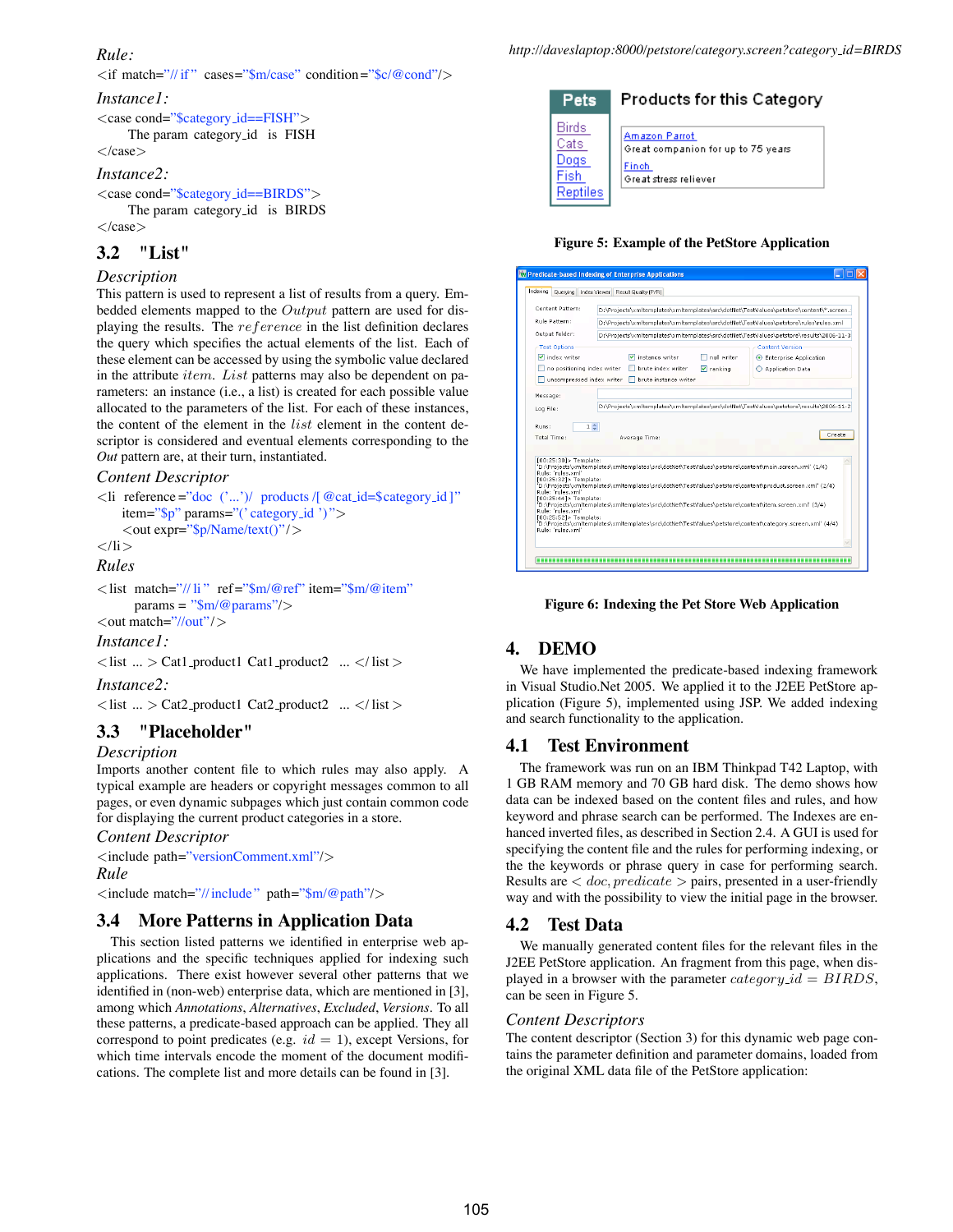*<*params*>*

#### *<*param name="category id" domain="doc('petStoreData.xml ')/.../ Category/@id"/*> <*/params*>*

The menu on the left of Figure 5 is the list of all categories, which is not dependent on parameters. It can be represented as follows:

#### *<*list ref="doc ('...')/../ Category/ CatDetails [lang='en−US']" value="\$r"*> <*out expr="\$r/Name/text()"/*> <*/ list *>*

The *list* element is mapped to a *List* pattern and declares a list with categories loaded from an XML-file. The definitive content is defined with an XPath expression. The *out* subelement of *list*, corresponding to the *Out* pattern, will display the name of each category selected from the XML file by the list patterns. Specifically, category names are: Birds, Cats, Dogs, Fish, Reptiles.

The product list, displayed at the right in Figure 5, describes the products of a given category and, therefore, depends on the parameter *category id*:

```
<list ref="doc ('...')/.../ Prod[@category = $category id ]/... "
    params="(' category_id ')"
    value="$r">
    <out expr="$r/Name/text()"/>
    <out expr="$r/ Description / text () "/>
</ list >
```
In the same way, this new *list* element selects *product* elements for the given *category id*, while name and description of each product are displayed by applying the *out* pattern.

## *Rules*

The rules for each pattern in the Java PetStore application are declared exactly as described in Section 3. It is worth mentioning that the rules associating the behaviour of the *List* and *Out*patterns to the *list* and *out* elements in the content descriptors are declared just once for the whole application, and, therefore, not for each content descriptor. This is made possible by applying patterns rigourously throughout the application. In particular, the initial JSP pages of the PetStore application made use of tag libraries. This made the generation of content descriptors straightforward.

# **4.3 Indexing and Search**

Indexing (described in Section 2.4) can be performed with several options. It is possible to add positioning and scoring information to the index or to save the index in a compressed or uncompressed way. These options are available through the GUI shown in Figure 6, a screenshot of the application during indexing process. Before the actual indexing is performed, the normalized view is created (but only materialized when required). In the normalized document, the dynamic parts are tagged with *encoded* parameter information. Here is an example: the product names and descriptions for *category id* = *BIRDS*. In this example, "1" encodes the parameter *category id* and the value "4" represents the encoded value of the string "BIRDS" for this parameter.

*<*e:s v="1" k="4"*>*

Amazon Parrot: Great companion for up to 75 years Finch: Great stress reliever

#### *<*/e:s*>*

For maximum space gain, indexing also makes use of the same dictionary-based compression techniques as in the actual normalized view. The mapping between encoded and actual parameter



#### **Figure 7: Example Query Result**

values is maintained and will be used after query processing, when presenting the results to the user. Both *keyword search* and *phrase search* are possible on the enhanced inverted files. If enabled, results are ranked based on the relevance of the instance result among the whole set of instances. Since parameters are encoded, result are decoded and presented to the user as in Figure 7.

# **4.4 Statistics**

One big advantage of predicate-based indexing is the small size of the index (for dynamic content). We compared it to the traditional index (all instances materialized):

**Original Data**: Database 40kb, Source files 4.9kb **Traditional Indexing**: Index 33.5kb, Materialized Pages 51.8kb **Predicate-based Indexing**: Index 10.8 kb, Normalized View 7kb

First, it is important to mention that the traditional index is significantly bigger then the predicate-based one because common content is indexed repeatedly in the traditional approach. Also, the overhead of predicates is not high. Second, normalization pays off and the space gain is significant compared to the traditional approach of materializing all instances. Actually, normalization achieves a compression ratio of almost 8 times as compared to full materialization. Third, generating all possible combinations of page content and database would also be unfeasable. Taking into account only the combinations allowed by the application logic (as abstracted by patterns) brings clear benefits in space. Query processing time is not included here because of possible lack of precision considering the small data size. It is however comparable to the traditional approach (i.e., the overhead of predicates is not high) and does not exceed 10 milliseconds.

# **5. DISCUSSION**

The previous sections described the framework for indexing enterprise applications and its use for indexing a real application (Sun's Java Pet Store). This section discusses several points sustaining the general applicability of the approach:

- *Collaboration of the application developer*. For this demo, the content descriptors have been manually generated. We think that along with a new wave of more complex enterprise web applications, most part of these applications will be automatically generated, or generated using tools. This will alleviate the work of the application developer, who will need to describe the functionality only once.
- *Expressiveness of rule language*. Our current rule language can express a large part of the functionality in the Pet Store application. A significant exception are update pages (such as "Add to cart"), and for a good reason. In this case, content is indexed only if it does not depend on hypothetical values (e.g., we do not index the products a user *might* introduce in its Shopping Cart, or the amount the user *might* pay with his credit card). We aim however to address issues related to modelling workflows in web applications. However, since update pages are relevant in this context, they will be eventually be included in the solution.